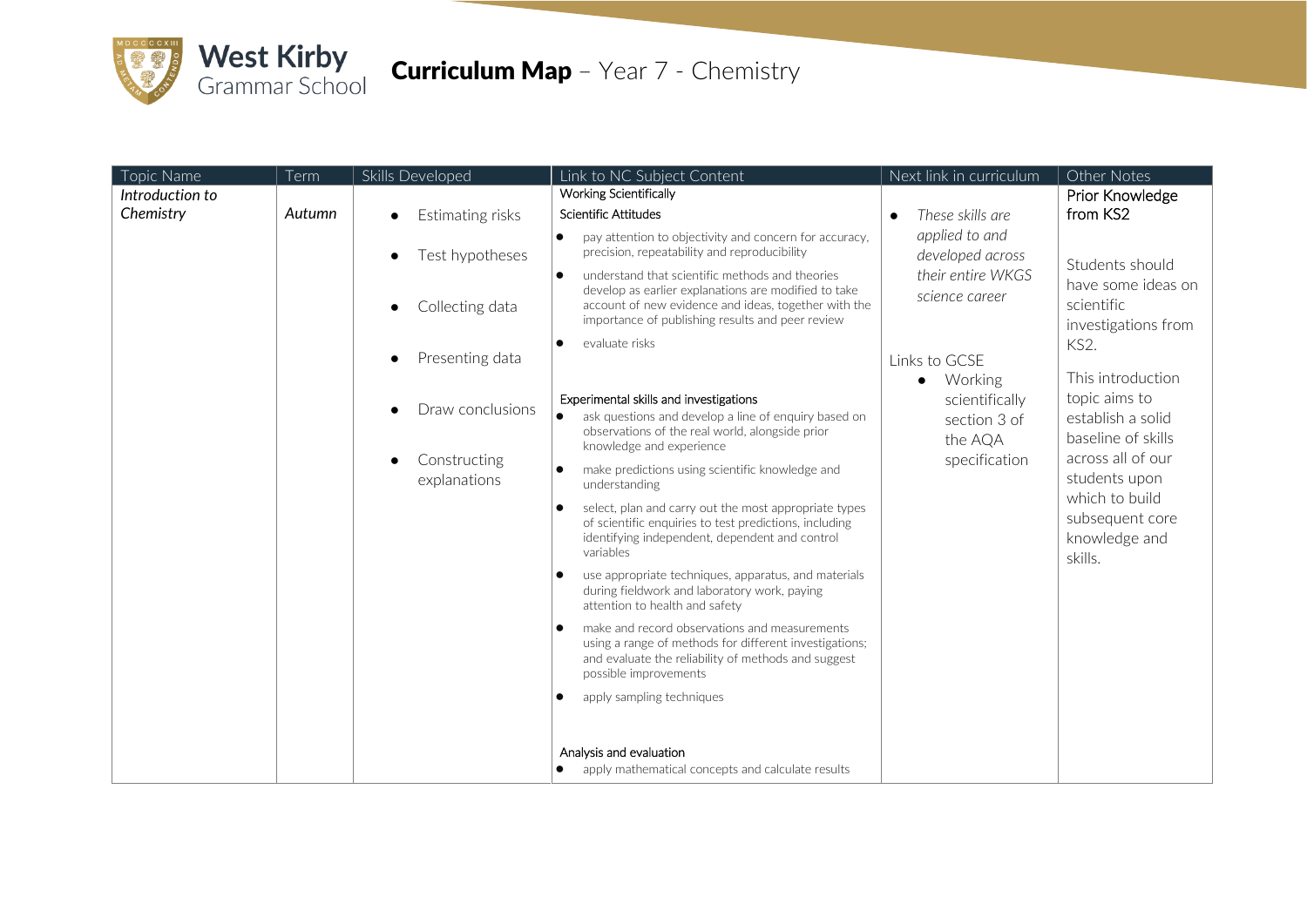

|                  |                 |                                                                                                                  | present observations and data using appropriate<br>$\bullet$<br>methods, including tables and graphs                                                 |                                                 |
|------------------|-----------------|------------------------------------------------------------------------------------------------------------------|------------------------------------------------------------------------------------------------------------------------------------------------------|-------------------------------------------------|
|                  |                 |                                                                                                                  | interpret observations and data, including identifying<br>$\bullet$<br>patterns and using observations, measurements and<br>data to draw conclusions |                                                 |
|                  |                 |                                                                                                                  | present reasoned explanations, including explaining<br>$\bullet$<br>data in relation to predictions and hypotheses                                   |                                                 |
|                  |                 |                                                                                                                  | evaluate data, showing awareness of potential<br>$\bullet$<br>sources of random and systematic error                                                 |                                                 |
|                  |                 |                                                                                                                  | identify further questions arising from their results<br>$\bullet$                                                                                   |                                                 |
|                  |                 |                                                                                                                  | Measurement                                                                                                                                          |                                                 |
|                  |                 |                                                                                                                  | understand and use SI units and IUPAC (International<br>Union of Pure and Applied Chemistry) chemical<br>nomenclature                                |                                                 |
|                  |                 |                                                                                                                  | use and derive simple equations and carry out<br>$\bullet$<br>appropriate calculations                                                               |                                                 |
|                  |                 |                                                                                                                  | undertake basic data analysis including simple<br>$\bullet$<br>statistical techniques                                                                |                                                 |
| <b>Particles</b> | Spring          | Analyse patterns                                                                                                 | Y8 Autumn:<br>The properties of the different states<br>$\bullet$<br>$\bullet$<br>Elements, mixtures                                                 | Prior Knowledge<br>from KS2                     |
|                  | Review theories | of matter (solid, liquid and gas) in<br>and compounds<br>terms of the particle model, including<br>gas pressure. | Students should be<br>able to:                                                                                                                       |                                                 |
|                  |                 | <b>Discuss limitations</b>                                                                                       | Links to GCSE Topic 1                                                                                                                                | Compare and group                               |
|                  | Test hypotheses | Changes of state in terms of the<br>- Atomic Structure and<br>$\bullet$<br>the Periodic Table<br>particle model. | materials together,<br>according to                                                                                                                  |                                                 |
|                  |                 | Draw conclusions                                                                                                 | Year 9:<br>Changes with temperature in motion<br>$\bullet$<br>Mixtures<br>and spacing of particles.<br>Development                                   | whether they are<br>solids, liquids or<br>gases |
|                  |                 | Construct<br>explanations                                                                                        | of the atomic<br>model                                                                                                                               | Observe that some<br>materials change           |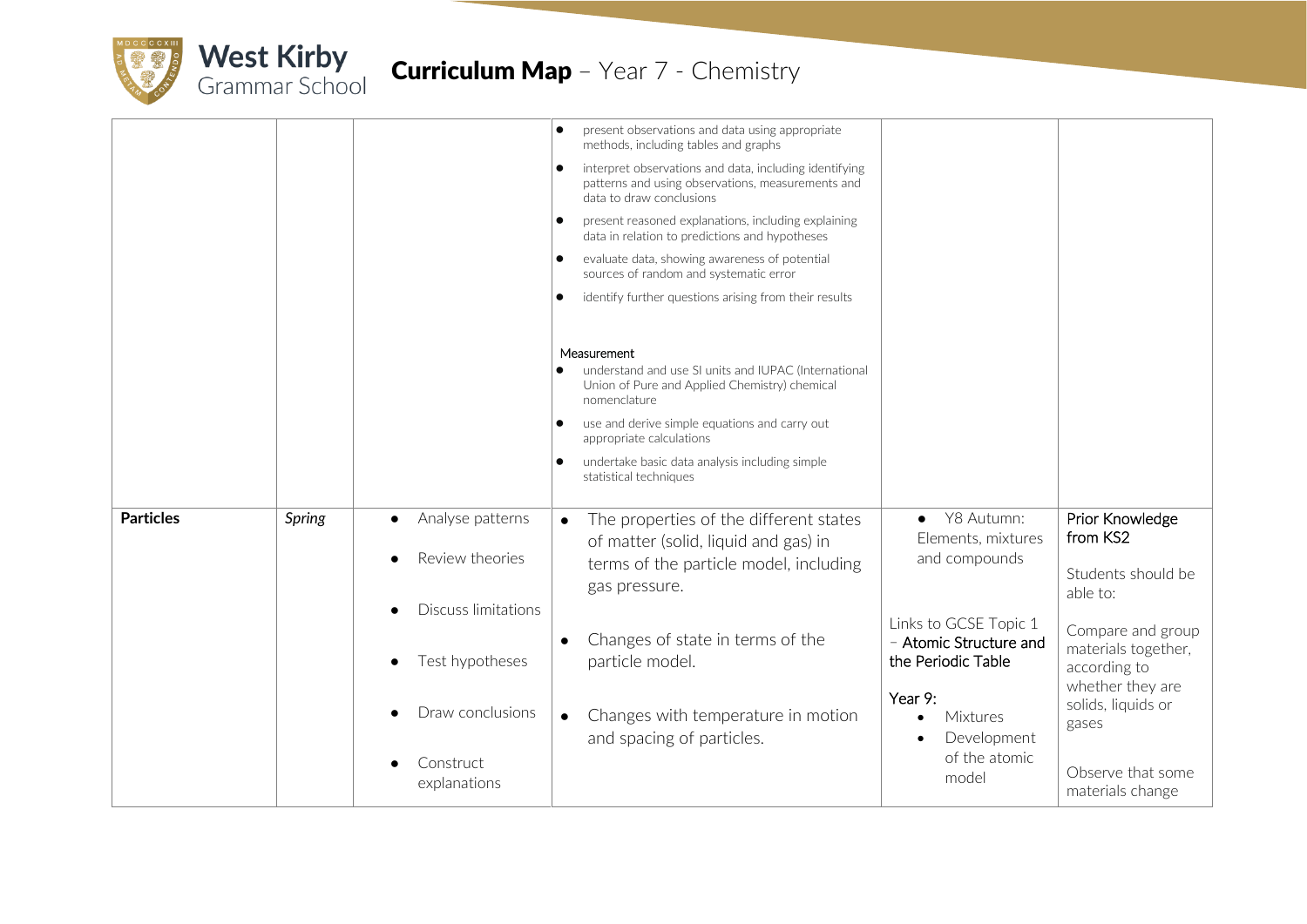

## **Curriculum Map** - Year 7 - Chemistry

|                            |        | Collect data<br>Present data                                                                                                                                                                                                                    | The differences in arrangements, in<br>$\bullet$<br>motion and in closeness of particles<br>explaining changes of state, shape and<br>density, the anomaly of ice-water<br>transition.<br>Atoms and molecules as particles.<br>Diffusion in terms of the particle<br>model                                                                                                                                                                                          | Links to GCSE Topic 2<br>- Structure and<br><b>Bonding</b><br>Year 9:<br>The three<br>$\bullet$<br>states of<br>matter<br>State symbols                                                                           | state when they are<br>heated or cooled,<br>and measure or<br>research the<br>temperature at<br>which this happens<br>in degrees Celsius<br>$(^{\circ}C)$<br>Identify the part<br>played by<br>evaporation and<br>condensation in the<br>water cycle and<br>associate the rate of<br>evaporation with<br>temperature |
|----------------------------|--------|-------------------------------------------------------------------------------------------------------------------------------------------------------------------------------------------------------------------------------------------------|---------------------------------------------------------------------------------------------------------------------------------------------------------------------------------------------------------------------------------------------------------------------------------------------------------------------------------------------------------------------------------------------------------------------------------------------------------------------|-------------------------------------------------------------------------------------------------------------------------------------------------------------------------------------------------------------------|----------------------------------------------------------------------------------------------------------------------------------------------------------------------------------------------------------------------------------------------------------------------------------------------------------------------|
| <b>Acids &amp; Alkalis</b> | Summer | Estimating risks<br>$\bullet$<br>Test hypotheses<br>$\bullet$<br>Collecting data<br>$\bullet$<br>Presenting data<br>$\bullet$<br>Draw conclusions<br>$\bullet$<br>Constructing<br>$\bullet$<br>explanations<br>Justifying opinions<br>$\bullet$ | Acids have a pH below 7, neutral<br>$\bullet$<br>solutions have a pH of 7, alkalis have a<br>pH above 7.<br>Acids and alkalis can be corrosive or<br>$\bullet$<br>irritant and require safe handling<br>The pH of a solution depends on the<br>$\bullet$<br>strength of the acid: strong acids have<br>lower pH values than weak acids.<br>Identifying the best indicator to<br>$\bullet$<br>distinguish between solutions of<br>different pH, using data provided. | Y8 Spring:<br>$\bullet$<br>Chemical reactions<br>Links to GCSE Topic 4<br>- Chemical Changes<br>Year 9:<br>Reactions of<br>$\bullet$<br>metals and<br>acids<br>Neutralisation<br>Acids and<br>Alkalis<br>Year 11: | Prior Knowledge<br>from KS2<br>Students should be<br>able to:<br>Explain that some<br>changes result in<br>the formation of<br>new materials, and<br>that this kind of<br>change is not<br>usually reversible,<br>including changes<br>associated with<br>burning and the                                            |